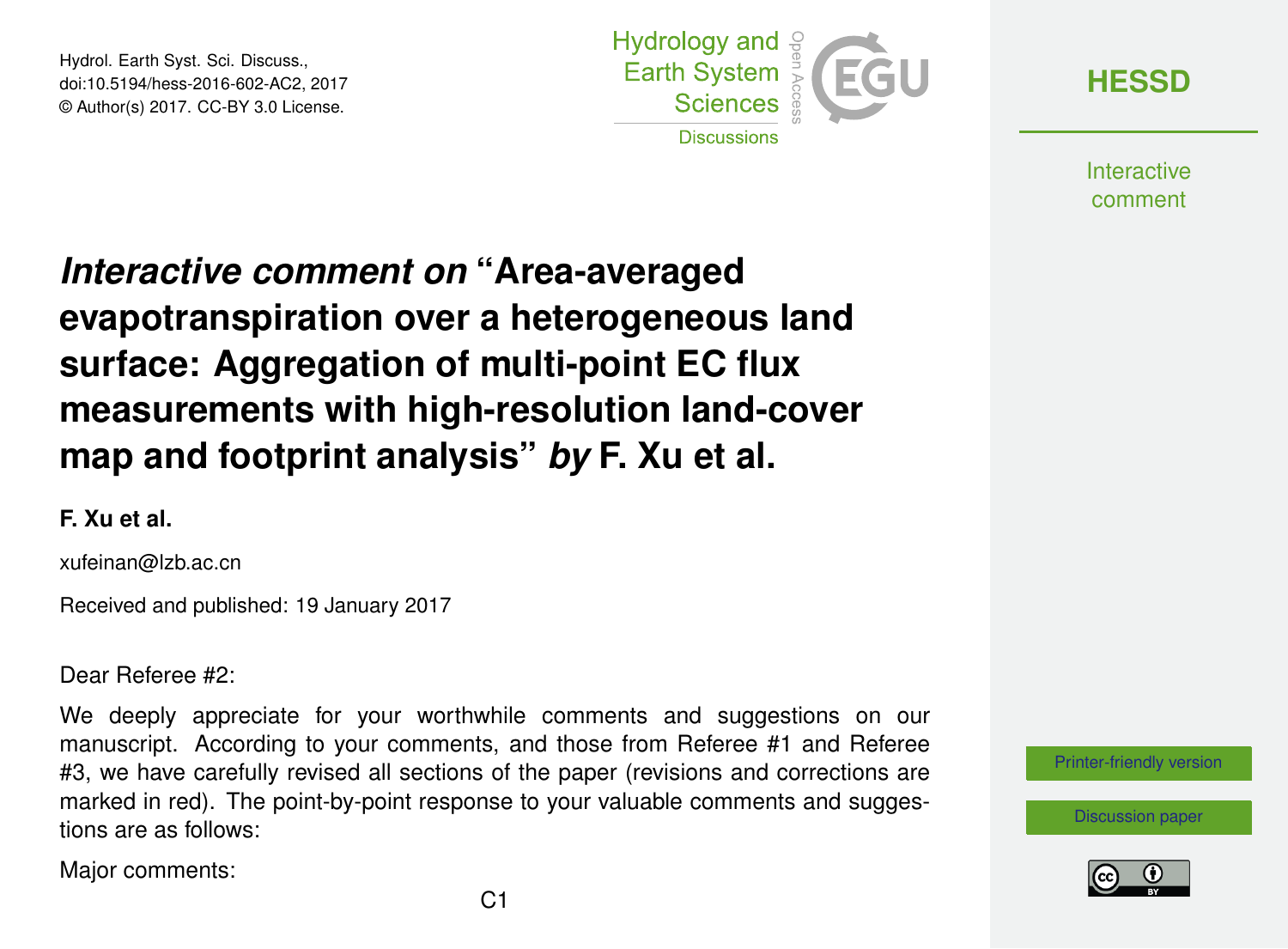1. While the authors' works are valuable, the size of paper is too large, with containing less-important information. I recommend authors to drop entire section 4.4 and the related descriptions available in other sections (section 3.3 etc.)

Response: Thanks for your comments. The major objective of this study is to refine an aggregation method for area-averaged fluxes based on our comprehensive dataset of the HiWATER. The results are also useful for the water balance study extended to the whole Heihe River basin. Thus, the results of area-averaged ET over the study area are still kept in Section 4.4. But some irrelevant parts have been deleted, according to the comments from you and other referees.

2. I could not find a purpose of Fig 8, and comparison with "remotely sensed ET data" (Table 5 and 6).

Response: The purpose of Fig. 8 is to show the spatial pattern of daily ET over the study area for readers. According to comments from yours and other referees, all the relevant statements about the comparison with "remotely sensed ET data" (including Table 5 and 6) and related descriptions in other sections have been deleted.

3. Also, including the comparison with remotely-sensed ET data in this paper might derive another problem on reviewing process because the procedure adopted in the paper is not well described in the paper, and the applied method may not be appropriate.

Response: Thanks. According to your comments and similar comments from other referees, we have dropped all of the relevant parts on the comparison with remotelysensed ET data in the revised paper.

Minor comments:

Page 8 Line 10: Authors manually revised land cover map using high-resolution CCD images and Google Earth imagery. Do those images applicable for year 2012?

Response: Yes. The CCD images were acquired on 26 July 2012, while the Google

Interactive comment

[Printer-friendly version](http://www.hydrol-earth-syst-sci-discuss.net/hess-2016-602/hess-2016-602-AC2-print.pdf)

[Discussion paper](http://www.hydrol-earth-syst-sci-discuss.net/hess-2016-602)

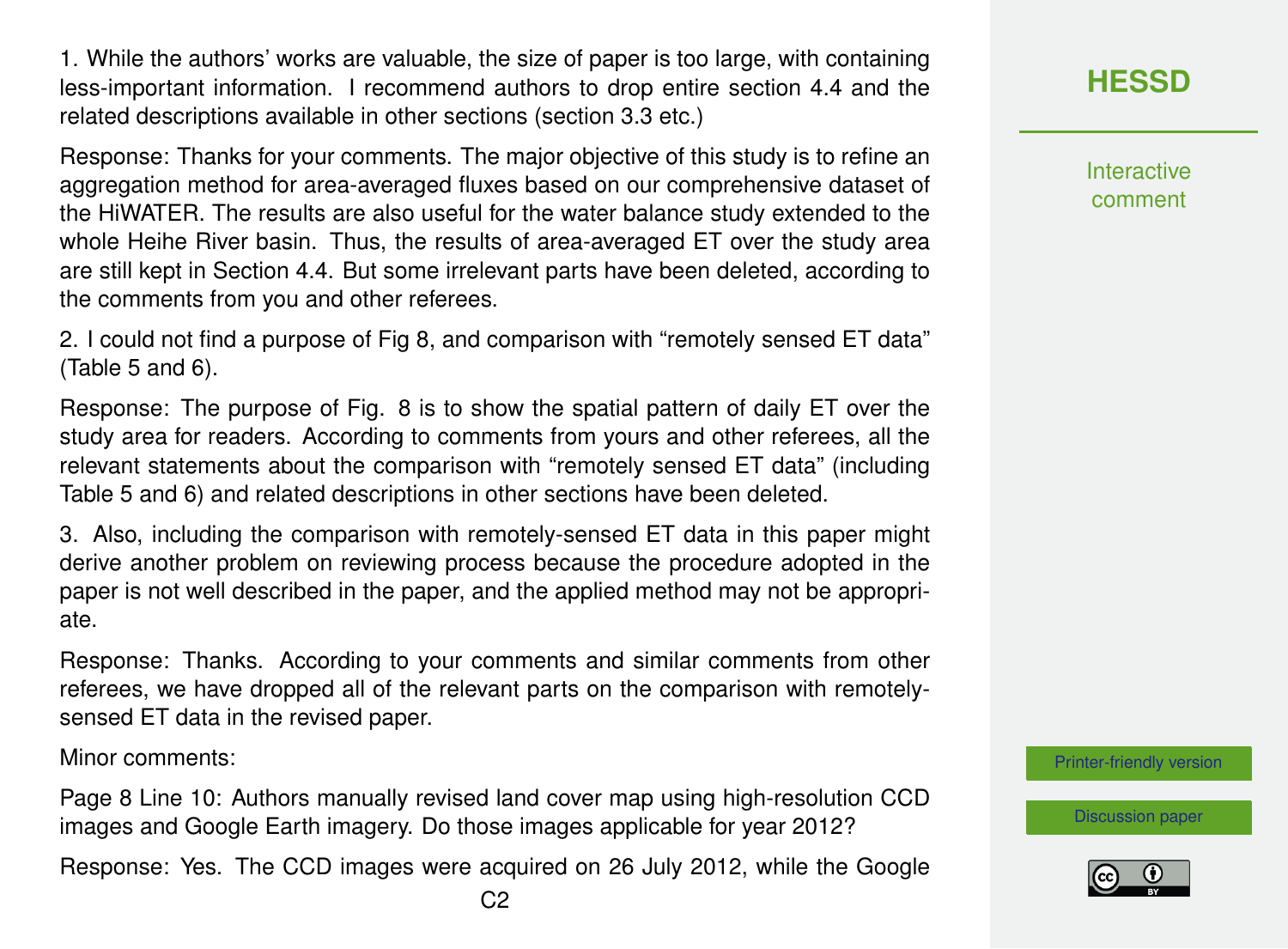Earth image used was collected on 3 September 2012. Both are in the HiWATER intensive observation period. We have added the acquisition dates of CDD images and the Google earth image in the revised manuscript.

By reviewing the results, the EC data used in the paper seems to be reliable. However, it is better to describe in the paper some more about the measurement accuracy of their EC data, for example, about the energy closure error.

Response: Thank you very much for your suggestion. We have added the descriptions on the data quality of EC and LAS used in HiWATER, as well as the energy balance closure rate, in the revised paper (section 2.2.1).

It is author's preference and authors do not need to change, but I might recommend changing Fig 2-b (ET) from bar-graph with mm/d, to line graph with W/m2 like Fig 2-a, so readers can understand the energy balance condition of the sites by directly comparing Fig 2-a and 2-b.

Response: Accepted.

It's author's preference and authors do not need to change, but Fig.4 can be expressed not as figure but as table.

Response: Thanks for your kind suggestion. However, here, a figure is probably more obvious than a table to show the spatial representativeness of all EC sites. So the original figure is still kept.

In Fig. 6, I recommend authors to show the character "a" "b" "c" and "d" in the figure, because authors are referring the figure such as "fig. 6c" in the text.

Response: Accepted.

Thank you again for your valuable comments and suggestions on our manuscript. The revised manuscript is attached as supplement.

Sincerely yours,

### **[HESSD](http://www.hydrol-earth-syst-sci-discuss.net/)**

**Interactive** comment

[Printer-friendly version](http://www.hydrol-earth-syst-sci-discuss.net/hess-2016-602/hess-2016-602-AC2-print.pdf)

[Discussion paper](http://www.hydrol-earth-syst-sci-discuss.net/hess-2016-602)